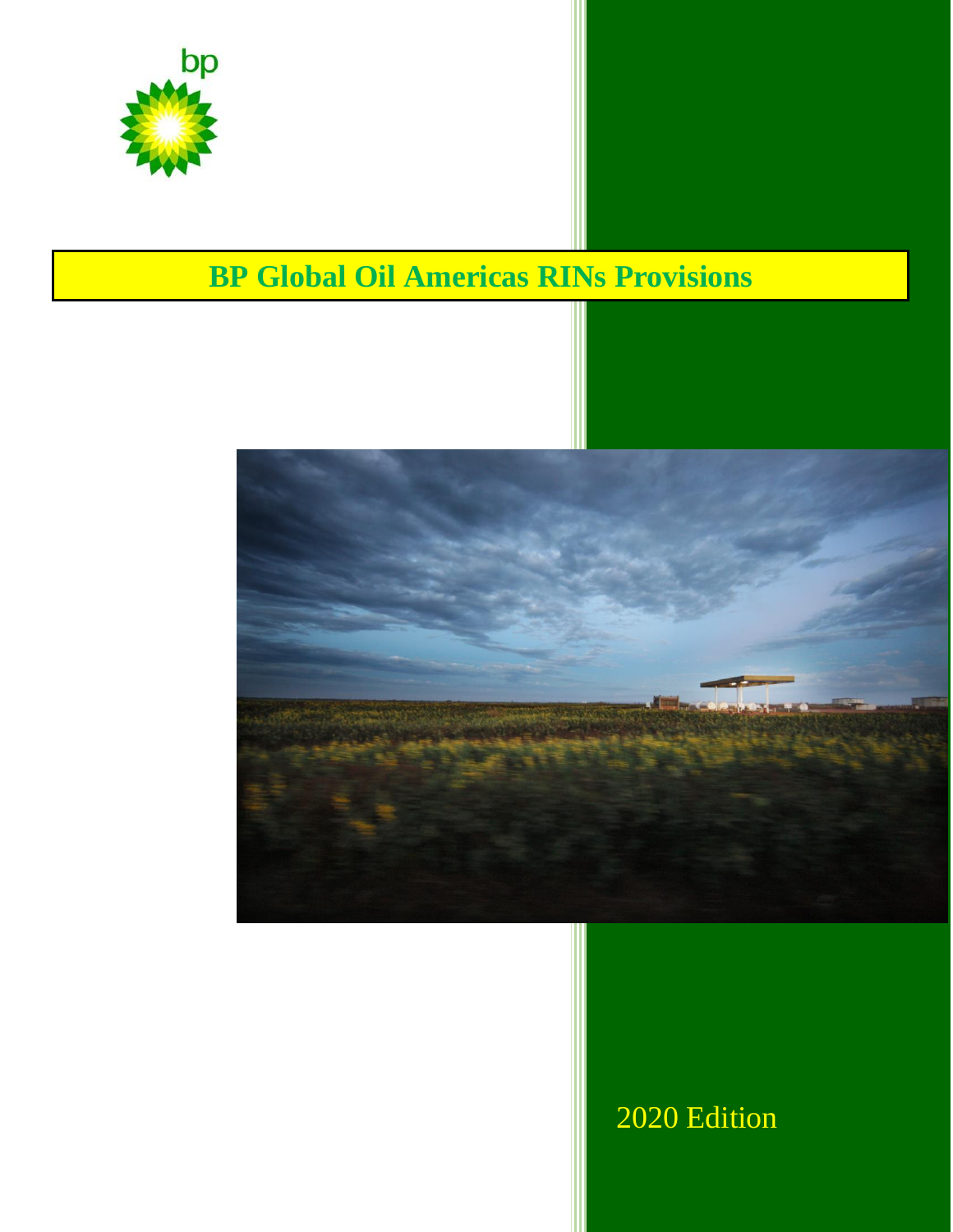**INDEX**

| Definitions and Interpretation                                     | Page 1 |
|--------------------------------------------------------------------|--------|
| Delivery                                                           | Page 2 |
| Accept or Deny RINs                                                | Page 2 |
| Remedies for Failure to Initiate or Accept RINs and Deficient RINs | Page 3 |
| Warranties                                                         | Page 4 |
| Force Majeure                                                      | Page 5 |
|                                                                    |        |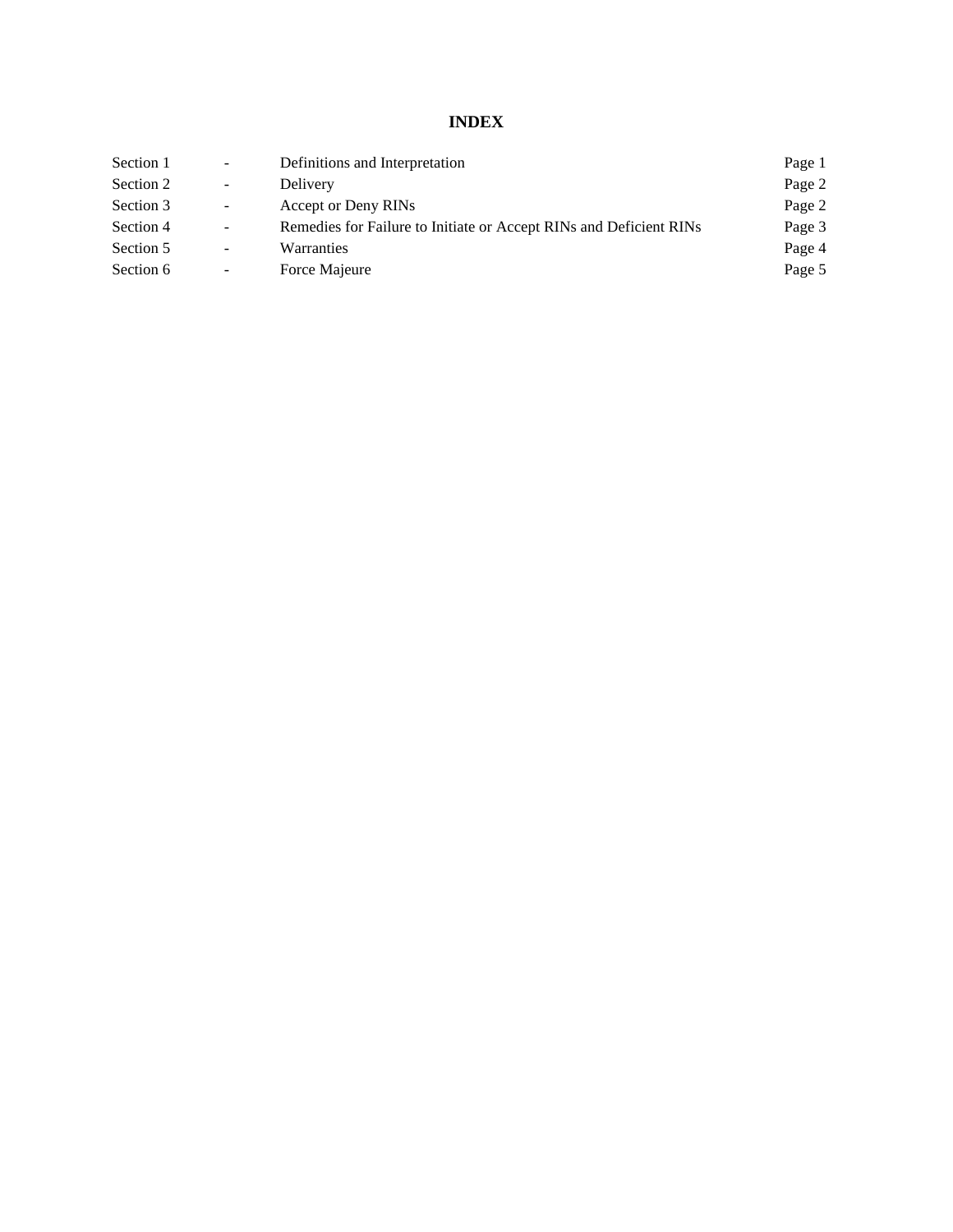### **BP Global Oil Americas RINs Provisions – Applicable to all deliveries of Biofuel with RINs**

#### **Section 1. Definitions and Interpretation**

1.1 The following terms shall have the meanings specified below when capitalized throughout the Agreement:

**"Agreement"** means the Special Provisions, any applicable Appendices, any applicable transportation provisions, the GTCs, and these BP Global Oil Americas RINs Provisions – Applicable to all deliveries of Biofuel with RINs (2020 Edition).

**"Batch Number"** is a serial number assigned to a batch of fuel under the RFS Program.

**"D-Code"** means the number designating the type of renewable fuel with which a given RIN is associated, as described in Section 80.1425(g) of the RFS Program.

**"Deficient Quantity"** means the volume of Deficient RINs.

**"EMTS"** means the EPA Moderated Transaction System.

**"Generator"** means an entity that generates RINs under the RFS Program.

**"GTCs"** means the BP Global Oil Americas General Terms and Conditions for Purchases and Sales of Crude Oil, Refined Petroleum, and Related Products (2020 Edition).

**"Initiate"** means the submission of a sell transaction in EMTS by the Seller, provided, however, that the Seller shall not be deemed to have submitted any RINs where the Seller cancels such sell transaction in EMTS before the Buyer accepts it in EMTS; and **"Initiation"** shall be similarly construed.

**"K-Code"** means the number designating whether or not a RIN is separated or assigned to a volume of fuel, as described in Section 80.1425(a) of the RFS Program.

**"PTD"** means the document transferring title to the purchased RINs as may be required pursuant to the RFS Program.

**"Qualified Replacement RIN"** means a valid RIN of the same D-Code as that specified in the Special Provisions and generated either in the same year specified therein, or if RINs generated in the year specified therein are not reasonably available in the market or have expired, the then current compliance year.

**"RFS Program"** means the Renewable Fuel Standard Program under the Energy Policy Act of 2005 and the Energy Independence and Security Act of 2007 and implementing regulations, including 40 C.F.R. Part 80, Subpart M, or any successor thereto.

**"RIN"** means a Renewable Identification Number as provided for under RFS Program.

**"RIN Generation Year"** means the calendar year in which a RIN was generated under the RFS Program.

**"RINs Facility"** means a facility at which the batch of renewable fuel associated with the purchased RINs was produced or imported.

**"Transfer Date"** means the date specified as such on the PTD.

**"Transfer Period"** means, for a transaction, the date range specified in the Special Provisions during which the Seller must Initiate the relevant volume of RINs.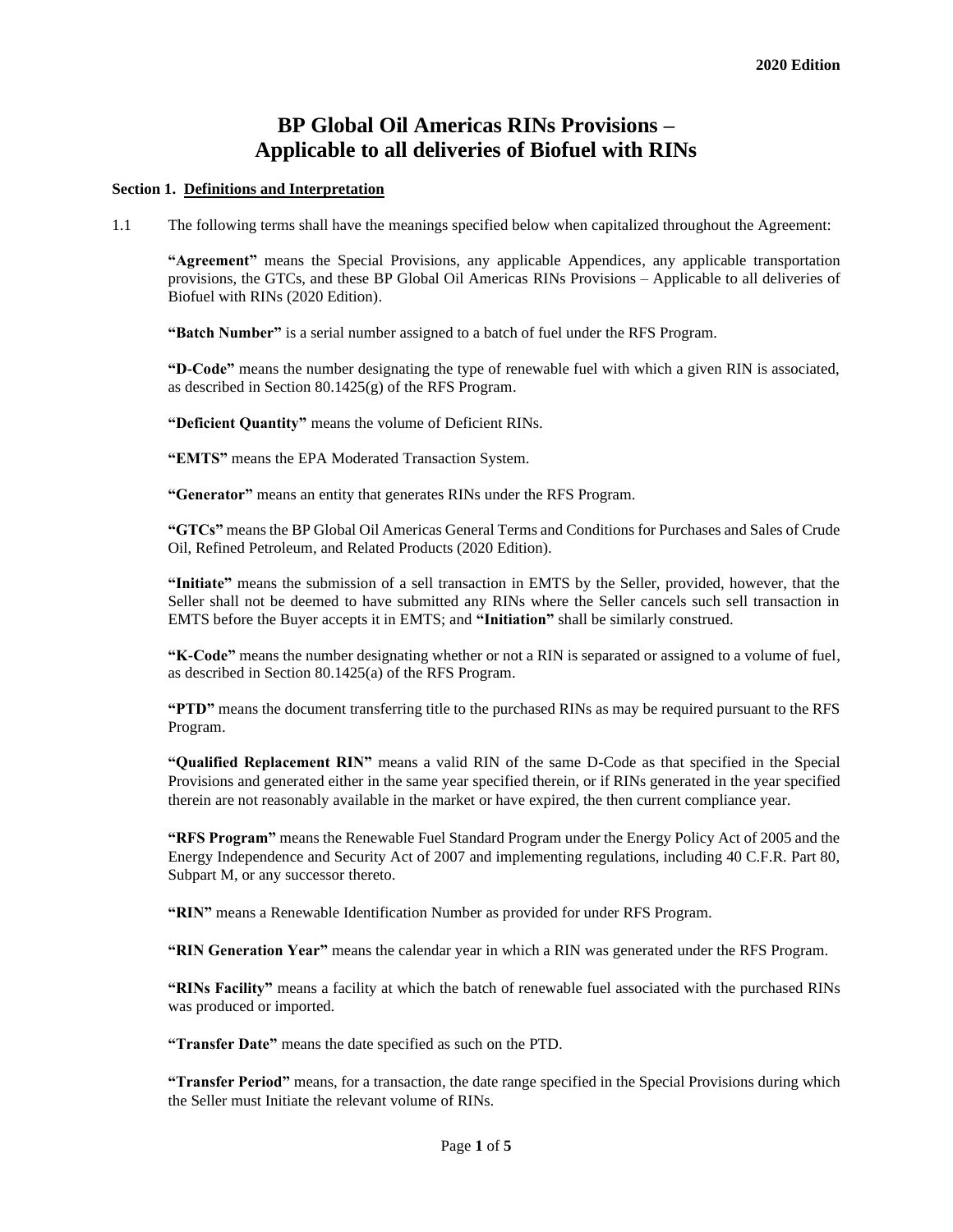1.2 All other capitalized terms used herein but not defined above or within a Section below shall have the meanings given to them in the GTCs. For purposes of clarification, the GTCs, as well as the applicable transportation provisions that govern the relevant means of delivery for the biofuels, shall be applicable to these BP Global Oil Americas RINs Provisions, provided however, that in the event of an inconsistency, these provisions shall prevail for all deliveries of biofuels with RINs.

#### **Section 2. Delivery**

- 2.1 Pursuant to the Special Provisions, the Seller shall Initiate the relevant volume of RINs within its respective Transfer Period, or the Deficient Quantity of Qualified Replacement RINs, if applicable, within the period specified in Section 4.1.
- 2.2 Pursuant to the Special Provisions, the Buyer shall accept or deny those RINs in EMTS no later than five (5) Business Days after Initiation.
- 2.3 All rights, title and interest in and to each RIN identified in the Special Provisions shall transfer from the Seller to the Buyer on the relevant Transfer Date set out in the PTD; *provided, however,* that if the Buyer denies any RINs in EMTS pursuant to Section 3, such transfer shall be deemed void *ab initio* as to those denied RINs.
- 2.4 A failure by the Buyer to accept or deny a RIN in EMTS by the fifth Business Day after Initiation shall constitute a failure by the Buyer to accept such RIN pursuant to Section 4.3, regardless of whether a basis existed for denial under Section 3.

#### **Section 3. Accept or Deny RINs**

- 3.1 Except as limited by Section 2.2, the Buyer shall have the right, at its reasonable discretion, to deny any RINs in EMTS within five (5) Business Days of Initiation. For the avoidance of doubt, and without limitation, the Buyer shall be conclusively deemed to have reasonably exercised its discretion to deny where:
	- 3.1.1 the Buyer has blocked the Generator or RINs Facility that generated the RINs or Qualified Replacement RINs in EMTS;
	- 3.1.2 the RINs are invalid under Section 80.1431(a) of the RFS Program;
	- 3.1.3 there is a reasonable prospect that the RINs will be invalid under Section 80.1431 of the RFS Program; or
	- 3.1.4 except where this Agreement is for Specified RINs, the Buyer does not have or has not analyzed information sufficient to verify that any of the RINs are not invalid and that there is no reasonable prospect of such RINs becoming invalid under Section 80.1431(a) of the RFS Program.

For purposes of making its assessment, it shall be reasonable for the Buyer to disregard the benefit of any warranties given under this Agreement.

- 3.2 Without prejudice to the application of Section 8 of the GTCs, it is not a reasonable exercise of discretion for the Buyer to deny RINs solely on the basis of the market price of, RINs.
- 3.3 Without prejudice to the Buyer's rights to rely on the Seller's representation and warranties given under this Agreement, where this Agreement specifies a specific Generator, RINs Facility or Batch Number (a **"Specified RIN"**) and unless otherwise agreed by the Parties in writing, the Seller shall Initiate such Specified RINs, and the Buyer shall accept such Specified RINs; provided, however, that if the Specified RINs are invalid or there is a reasonable prospect that the RINs will be invalid under Section 80.1431(a) of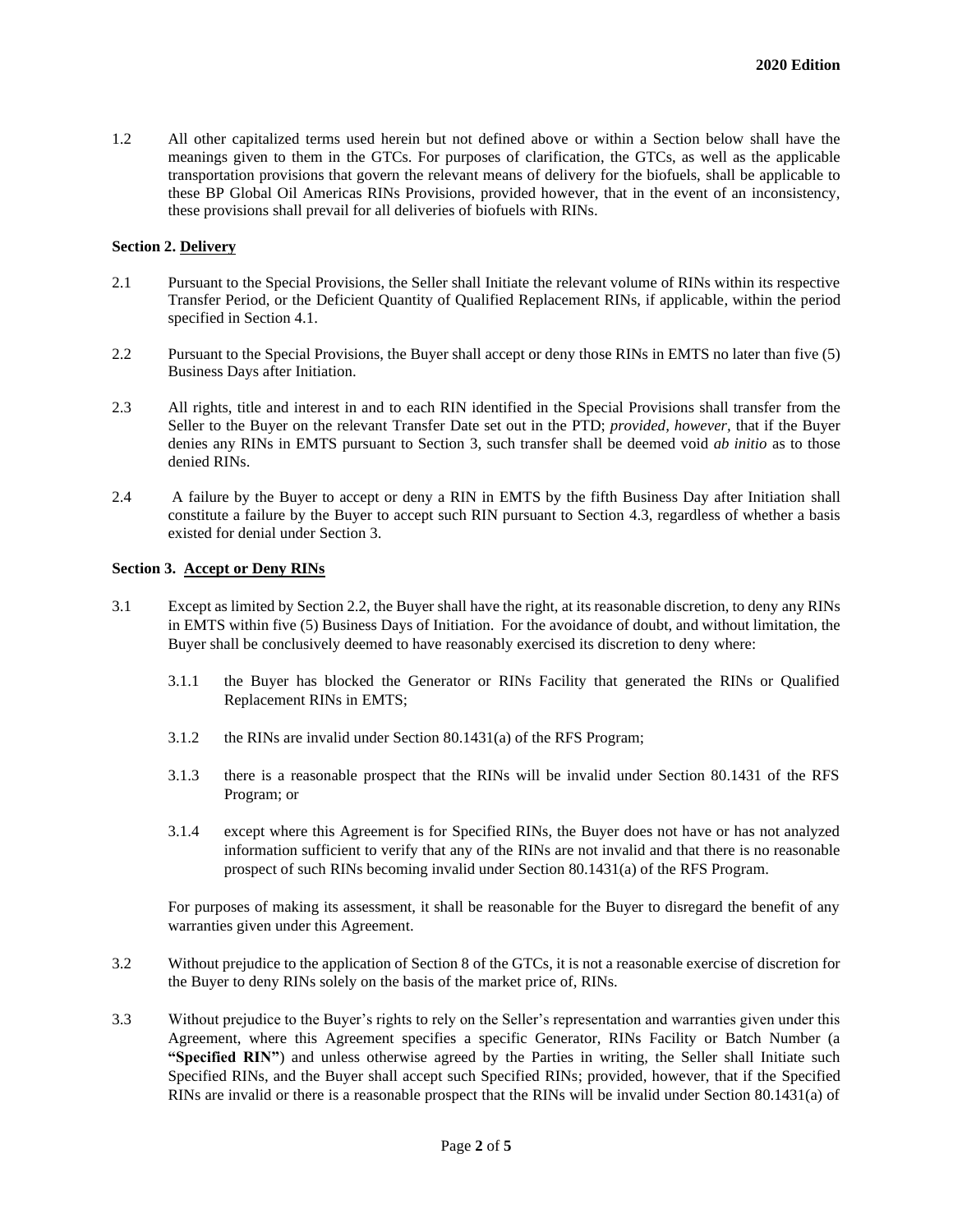the RFS Program before the Buyer accepts them in EMTS, the Buyer shall have the right to deny such RINs in accordance with Section 3.1.

#### **Section 4. Remedies for Failure to Initiate or Accept RINs, and Deficient RINs**

- 4.1 In the event that:
	- 4.1.1 the Seller fails to Initiate all or part of a relevant volume of RINs during the applicable Transfer Period;
	- 4.1.2 the Buyer exercises its right to deny all or part of the relevant volume of RINs pursuant to Section  $\mathcal{F}$
	- 4.1.3 the Seller breaches any of the warranties contained in Section 4, or any warranty specified as being subject to this Section 3 in the Special Provisions; or
	- 4.1.4 Initiated RINs accepted by the Buyer are, or become, invalid for purposes of the RFS Program,

(each such affected RIN a **"Deficient RIN"**), then, the Seller shall, at the Seller's sole cost and expense, Initiate Qualified Replacement RINs in a volume equal to the Deficient Quantity within: (i) in the case of Sections 4.1.1 or 4.1.2, three (3) Business Days after the Seller receives notice from the Buyer that the circumstances in Sections 4.1.1 or 4.1.2 apply; or (ii) in the case of Sections 4.1.3 or 4.1.4, fifteen (15) calendar days after the Seller receives notice from the Buyer that the circumstances in Sections 4.1.3 or 4.1.4 apply; provided, however, that if such day is not a Business Day, then the deadline shall be the immediately preceding Business Day.

- 4.2 Except where Section 3.3 applies, if:
	- 4.2.1 the Seller fails to timely or fully comply with its obligation to Initiate contained in Section 4.1; or
	- 4.2.2 at the time the circumstances in Sections 4.1.2, 4.1.3 or 4.1.4 occur and fewer than ten (10) Business Days remain before February 28 of the year that is two (2) calendar years after the year the originally Initiated RINs were generated,

then the Seller shall, at the Buyer's election by notice either (a) Initiate Qualified Replacement RINs in a volume equal to the Deficient Quantity in accordance with Section 4.1, or (b) pay the Buyer within five (5) Business Days of receipt of the Buyer's invoice, unless otherwise mutually agreed between the Parties, the positive difference, if any, between (a) Market Value and (b) Contract Value, with such sum increased by any amount already paid by the Buyer to the Seller on account of the Deficient RINs.

For purposes of this Section 4.2:

- (i) **"Market Value"** means the amount of the RINs remaining to be delivered or received under a transaction multiplied by the RINs market price for an equivalent transaction for Qualified Replacement RINs as determined by the performing Party in a commercially reasonable manner. To ascertain the Market Value, the performing Party may consider, among other valuations, quotations from leading dealers in swap contracts or physical trading markets, similar sales or purchases and any other bona fide third-party offers, all adjusted for the length of the term, relevant payment due dates, transfer dates, and relevant volume of RINs. A Party shall not be required to enter into a replacement transaction in order to determine the Market Value of a transaction. For the avoidance of doubt, any option pursuant to which one Party has the right to extend the term of a transaction shall be considered in determining Contract Value and Market Values;
- (ii) **"Contract Value"** means the amount of the RINs remaining to be delivered or received under a Transaction multiplied by the price specified in the Agreement.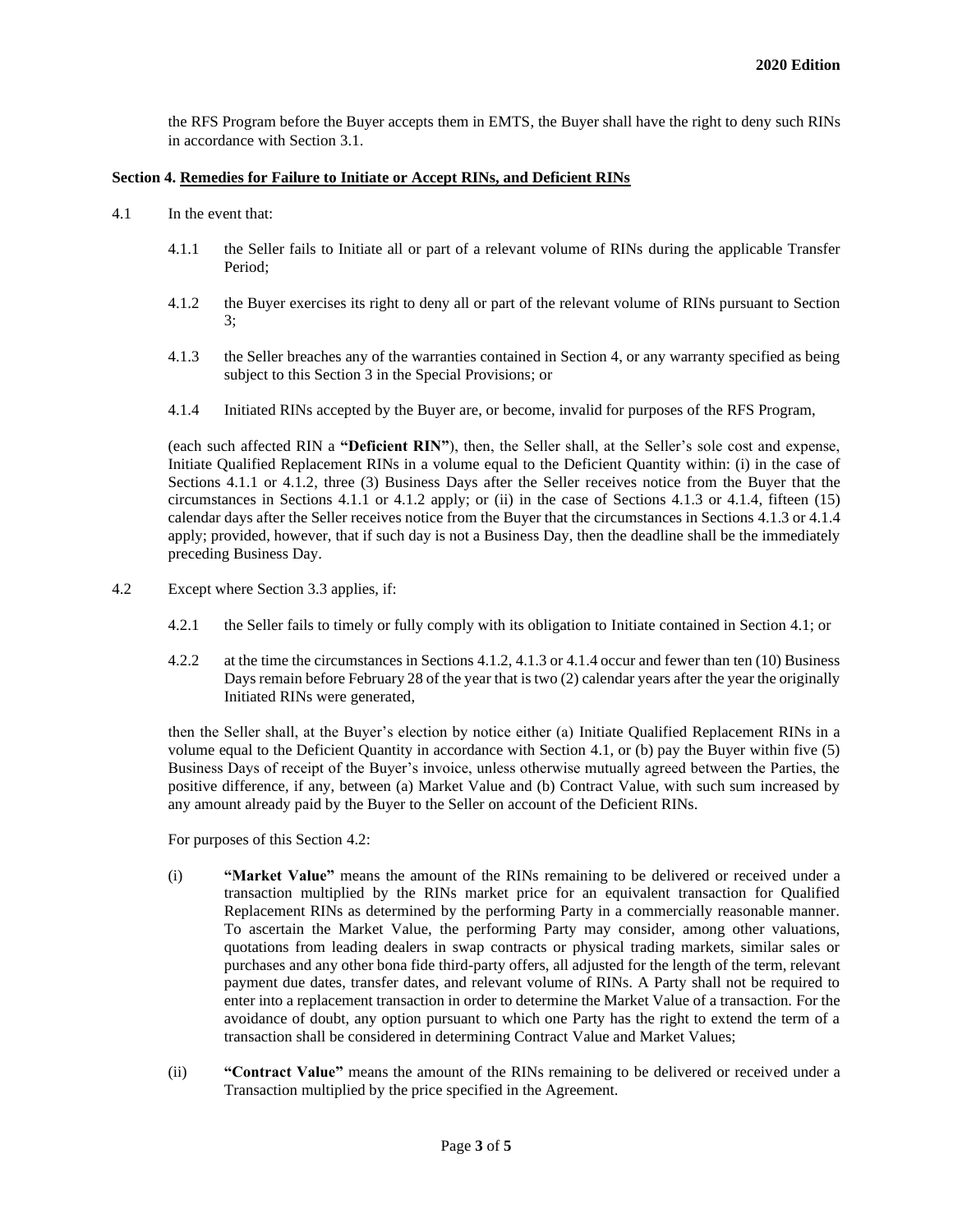- (iii) the phrase "the amount of the RINs remaining to be delivered or purchased under this Agreement" as used in the defined terms "Market Value" and "Contract Value" shall refer to and mean the Deficient Quantity; and
- (iv) the Market Value shall be calculated on the Business Day notified by the Buyer that falls (x) where Section 4.2.1 applies, no sooner than the last day for performance of the Seller's obligations under Section 4.2.1 applies and, (y) where either Section 4.2.1 or 4.2.2 applies, at least three (3) Business Days after the date the Seller gives notice of its election.
- 4.3 In the event that the Buyer fails to accept or deny all or part of the relevant volume of RINs or Qualified Replacement RINs in EMTS, as contemplated under Section 2, the Seller shall provide written notice of such failure to the Buyer. If the Buyer fails to accept any portion of those RINs (the **"Pending RINs"**) in EMTS within one (1) Business Day of receiving such notice, then
	- 4.3.1 the Seller may cancel one or more of the Pending RINs in EMTS, and the Seller's obligation to sell and deliver and the Buyer's obligation to purchase and receive shall be reduced to the extent the Seller cancels such Pending RINs or such Pending RINs expire in EMTS, and
	- 4.3.2 regardless as to whether the Seller cancels, the Buyer shall pay the Seller the sum of (a) the positive difference, if any, between (1) the RINs market price and (2) the price specified in the Agreement multiplied by the volume of all Pending RINs (on all such RINs whether or not ultimately accepted), and (b) the purchase price for any of such RINs ultimately accepted by the Buyer.
- 4.4 In the event the provisions of this Section are invoked, the Parties shall work together in good faith to pursue an efficient, commercial and practical resolution consistent with the foregoing options (or any combination thereof) in order to cure any default with respect to any Deficient RINs, provided, however, the replacement RINs must be Qualified Replacement RINs unless otherwise mutually agreed.
- 4.5 The Seller shall issue a PTD accurately describing the Qualified Replacement RINs.
- 4.6 For the avoidance of doubt, this Section shall apply equally to any Qualified Replacement RINs.
- 4.7 Except in respect of a failure to pay any amount due under Sections 4.2 or 4.3, the remedies set out in this Section are exclusive remedies for the occurrence of the events described in this Section.

Notwithstanding any other provision of this Agreement for purposes of RINs, neither Party shall indemnify the other for any regulatory or governmental penalties, fees or fines arising as a result of any RINs transfer.

#### **Section 5. Warranties**

- 5.1 By Both Parties: Each Party represents and warrants to the other Party (which representations and warranties are deemed to be repeated by each Party on each relevant RINs Transfer Date) that:
	- 5.1.1 it has the corporate and legal capacity, authority, and power, and all governmental and other licenses, authorizations, and other approvals (if any), necessary to execute and perform this Agreement (**"Required Authorizations"**), and that such Required Authorizations shall remain in full force and effect until its obligations have been fulfilled;
	- 5.1.2 it is a registered user of EMTS and has completed any registration required by the RFS Program; and
	- 5.1.3 such Party's performance is in compliance with the RFS Program.